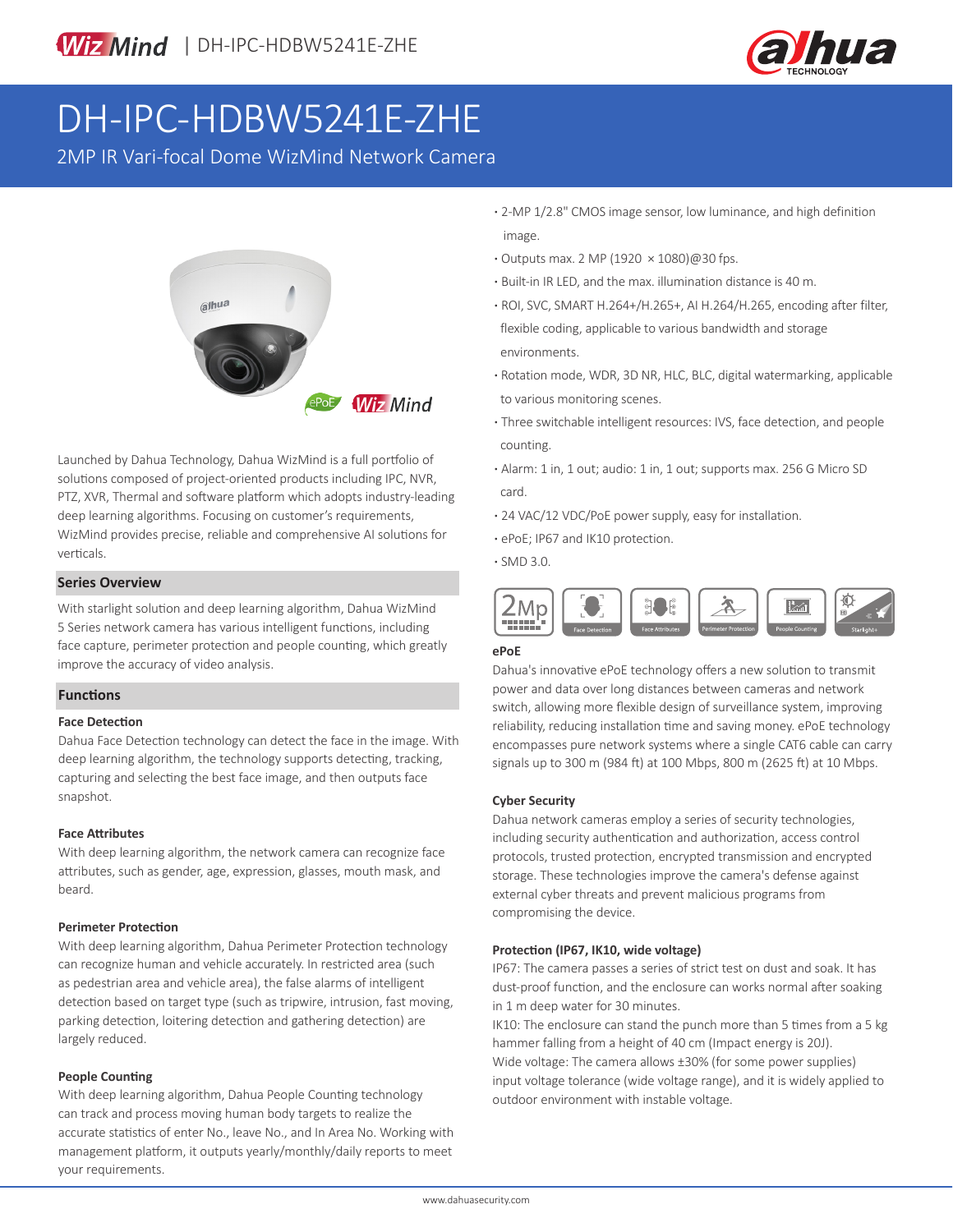# Wiz Mind | DH-IPC-HDBW5241E-ZHE

| <b>Technical Specification</b>  |                                                                                           |         |                    |      |
|---------------------------------|-------------------------------------------------------------------------------------------|---------|--------------------|------|
| Camera                          |                                                                                           |         |                    |      |
| Image Sensor                    | 1/2.8" CMOS                                                                               |         |                    |      |
| Max. Resolution                 | 1920 (H) × 1080 (V)                                                                       |         |                    |      |
| <b>ROM</b>                      | 128 MB                                                                                    |         |                    |      |
| <b>RAM</b>                      | 512 MB                                                                                    |         |                    |      |
| <b>Scanning System</b>          | Progressive                                                                               |         |                    |      |
| <b>Electronic Shutter Speed</b> | Auto/Manual 1/3 s-1/100,000 s                                                             |         |                    |      |
| Min. Illumination               | 0.002 lux@F1.5 (Color, 30 IRE)<br>0.0002 lux@F1.5 (B/W, 30 IRE)<br>0 lux (Illuminator on) |         |                    |      |
| S/N Ratio                       | $>56$ dB                                                                                  |         |                    |      |
| <b>Illumination Distance</b>    | 40 m (131.23 ft) (IR)                                                                     |         |                    |      |
| Illuminator On/Off Control      | Auto                                                                                      |         |                    |      |
| <b>Illuminator Number</b>       | 3 (IR LED)                                                                                |         |                    |      |
| Pan/Tilt/Rotation Range         | Pan: 0°-355°<br>Tilt: 0°-65°<br>Rotation: 0°-355°                                         |         |                    |      |
| Lens                            |                                                                                           |         |                    |      |
| Lens Type                       | Motorized vari-focal                                                                      |         |                    |      |
| Lens Mount                      | $\phi$ 14                                                                                 |         |                    |      |
| <b>Focal Length</b>             | $2.7$ mm $-13.5$ mm                                                                       |         |                    |      |
| Max. Aperture                   | F1.5                                                                                      |         |                    |      |
| <b>Field of View</b>            | Horizontal: 109°-30°<br>Vertical: 57°-17°<br>Diagonal: 131°-35°                           |         |                    |      |
| Iris Control                    | Auto                                                                                      |         |                    |      |
| <b>Close Focus Distance</b>     | $0.8$ m (2.62 ft)                                                                         |         |                    |      |
| $l$ $\sim$ $\sim$               | $D^{at}$                                                                                  | Obcorve | $D^{\alpha\alpha}$ | Idor |

| <b>DORI</b><br><b>Distance</b> | Lens | Detect                 | Observe               | Recognize            | Identify                       |
|--------------------------------|------|------------------------|-----------------------|----------------------|--------------------------------|
|                                | W    | 44.1 m<br>(144.69 ft)  | 17.6 m<br>(57.74 ft)  | 8.8 m<br>(28.87 ft)  | 4.4 <sub>m</sub><br>(14.44 ft) |
|                                | т    | 146.2 m<br>(479.66 ft) | 58.4 m<br>(191.60 ft) | 29.2 m<br>(85.80 ft) | 14.6 m<br>(47.90 ft)           |
| Smart Event                    |      |                        |                       |                      |                                |

IVS Abandoned object; missing object Heat Map Yes Professional, intelligent IVS (Perimeter Protection) Intrusion, tripwire, fast moving (the three functions support the classification and accurate detection of vehicle and human); loitering detection, people gathering, and parking detection SMD 3.0 Less false alarm, longer detection distance Face Detection Face detection; track; snapshot; snapshot optimization; optimal face snapshot upload; face enhancement; face exposure; face attributes extraction including 6 attributes (gender, age, glasses, expressions, mask, and beard) and 8 expressions (angry, sad, disgusted, scared, surprised, calm, happy, confused); face snapshot set as face or one-inch photo; snapshot strategies (real-time snapshot, quality priority and optimization snapshot); face angle filter; optimization time setting

| <b>People Counting</b>         | Tripwire people counting and people counting in area,<br>generating and exporting report (day/month/year);<br>queue management, generating and exporting report<br>(day/month); 4 rules can be set for tripwire, people<br>counting in area and queue management                                                                                                                                                                                                                                     |
|--------------------------------|------------------------------------------------------------------------------------------------------------------------------------------------------------------------------------------------------------------------------------------------------------------------------------------------------------------------------------------------------------------------------------------------------------------------------------------------------------------------------------------------------|
| Smart Search                   | Work together with Smart NVR to perform refine<br>intelligent search, event extraction and merging to event<br>videos                                                                                                                                                                                                                                                                                                                                                                                |
| Video                          |                                                                                                                                                                                                                                                                                                                                                                                                                                                                                                      |
| Video Compression              | H.265; H.264; H.264H; H.264B; MJPEG (Only supported<br>by the sub stream)                                                                                                                                                                                                                                                                                                                                                                                                                            |
| <b>Smart Codec</b>             | Smart H.265+; Smart H.264+                                                                                                                                                                                                                                                                                                                                                                                                                                                                           |
| AI Coding                      | AI H.265; AI H.264                                                                                                                                                                                                                                                                                                                                                                                                                                                                                   |
| Video Frame Rate               | Main stream: 1920 × 1080@(1 fps-25/30 fps)<br>Sub stream: D1@(1 fps-25/30 fps)<br>Third stream: 1080p@(1 fps-25/30 fps)<br>*The values above are the max. frame rates of each<br>stream; for multiple streams, the values will be subjected<br>to the total encoding capacity.                                                                                                                                                                                                                       |
| <b>Stream Capability</b>       | 3 streams                                                                                                                                                                                                                                                                                                                                                                                                                                                                                            |
| Resolution                     | 1080p (1920 × 1080); 1.3M (1280 × 960); 720p (1280<br>× 720); D1 (704 × 576/704 × 480); VGA (640 × 480); CIF<br>$(352 \times 288/352 \times 240)$                                                                                                                                                                                                                                                                                                                                                    |
| <b>Bit Rate Control</b>        | CBR/VBR                                                                                                                                                                                                                                                                                                                                                                                                                                                                                              |
| Video Bit Rate                 | H.264: 32 kbps-8192 kbps<br>H.265: 32 kbps-8192 kbps                                                                                                                                                                                                                                                                                                                                                                                                                                                 |
| Day/Night                      | Auto (ICR)/Color/B/W                                                                                                                                                                                                                                                                                                                                                                                                                                                                                 |
| <b>BLC</b>                     | Yes                                                                                                                                                                                                                                                                                                                                                                                                                                                                                                  |
| <b>HLC</b>                     | Yes                                                                                                                                                                                                                                                                                                                                                                                                                                                                                                  |
| <b>WDR</b>                     | 120 dB                                                                                                                                                                                                                                                                                                                                                                                                                                                                                               |
| Scene Self-adaptation<br>(SSA) | Yes                                                                                                                                                                                                                                                                                                                                                                                                                                                                                                  |
| <b>White Balance</b>           | Auto; natural; street lamp; outdoor; manual; regional<br>custom                                                                                                                                                                                                                                                                                                                                                                                                                                      |
| Gain Control                   | Auto; manual                                                                                                                                                                                                                                                                                                                                                                                                                                                                                         |
| Noise Reduction                | 3D NR                                                                                                                                                                                                                                                                                                                                                                                                                                                                                                |
| <b>Motion Detection</b>        | OFF/ON (4 areas, rectangular)                                                                                                                                                                                                                                                                                                                                                                                                                                                                        |
| Region of Interest (RoI)       | Yes (4 areas)                                                                                                                                                                                                                                                                                                                                                                                                                                                                                        |
| Image Stabilization            | Electronic Image Stabilization (EIS)                                                                                                                                                                                                                                                                                                                                                                                                                                                                 |
| <b>Smart Illumination</b>      | Yes                                                                                                                                                                                                                                                                                                                                                                                                                                                                                                  |
| Defog                          | Yes                                                                                                                                                                                                                                                                                                                                                                                                                                                                                                  |
| Image Rotation                 | 0°/90°/180°/270°                                                                                                                                                                                                                                                                                                                                                                                                                                                                                     |
| Mirror                         | Yes                                                                                                                                                                                                                                                                                                                                                                                                                                                                                                  |
| <b>Privacy Masking</b>         | 8 areas                                                                                                                                                                                                                                                                                                                                                                                                                                                                                              |
| Audio                          |                                                                                                                                                                                                                                                                                                                                                                                                                                                                                                      |
| <b>Audio Compression</b>       | PCM; G.711a; G.711Mu; G.726; G.723                                                                                                                                                                                                                                                                                                                                                                                                                                                                   |
| Alarm                          |                                                                                                                                                                                                                                                                                                                                                                                                                                                                                                      |
| Alarm Event                    | No SD card; SD card full; SD card error; network<br>disconnection; IP conflict; illegal access; motion<br>detection; video tampering; defocus detection; scene<br>changing; tripwire; intrusion; abandoned object;<br>missing object; fast moving; parking detection; loitering<br>detection; people gathering; input error; intensity<br>change; people counting; face detection; voltage<br>detection; people counting in area; stay detection;<br>people number error detection; queue management |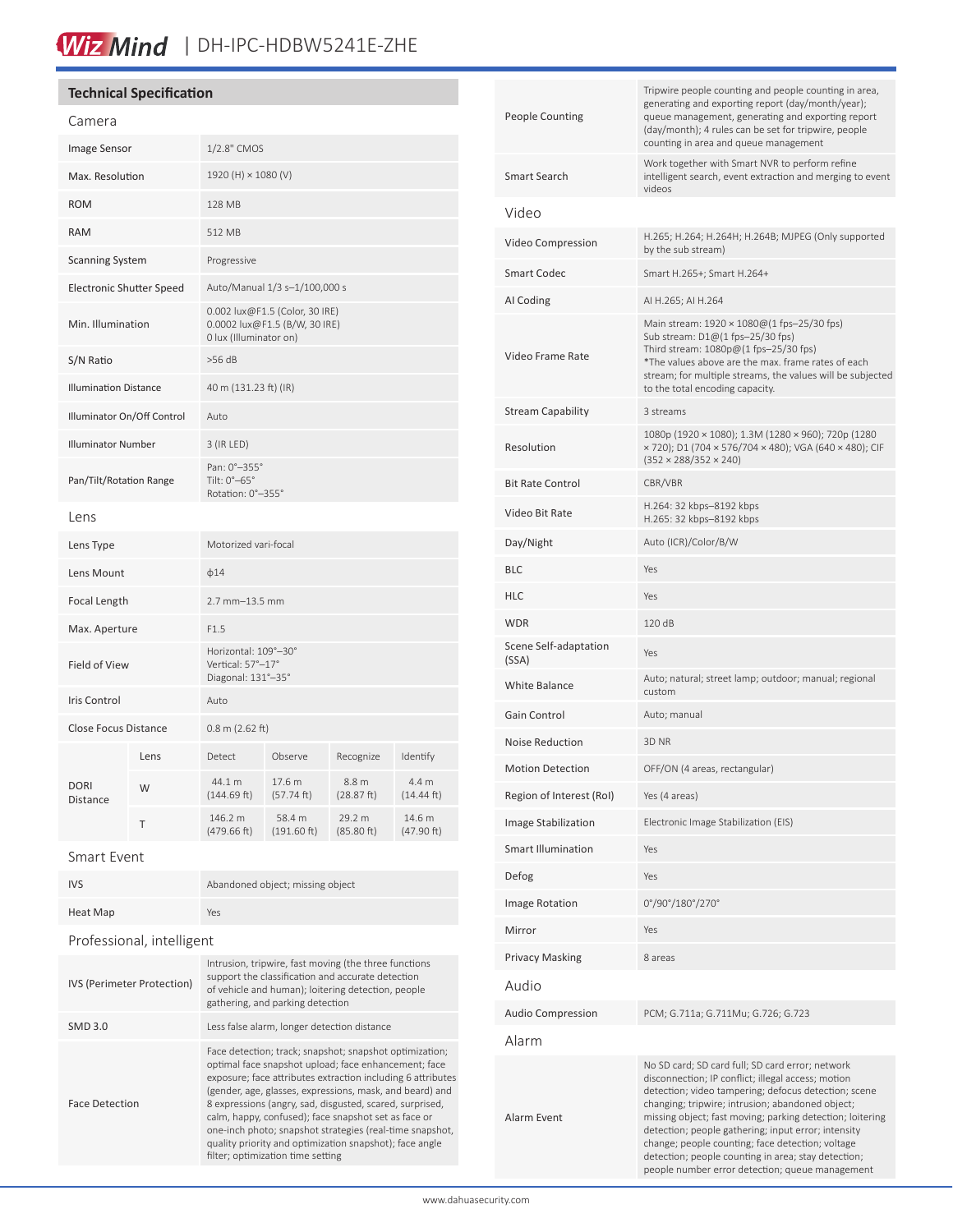# Wiz Mind | DH-IPC-HDBW5241E-ZHE

| Network                      |                                                                                                                                                                                                                                                                       |
|------------------------------|-----------------------------------------------------------------------------------------------------------------------------------------------------------------------------------------------------------------------------------------------------------------------|
| Network Port                 | RJ-45 (10/100 Enhancement Base-T)                                                                                                                                                                                                                                     |
| SDK and API                  | Yes                                                                                                                                                                                                                                                                   |
| <b>Cyber Security</b>        | Video encryption; firmware encryption; configuration<br>encryption; Digest; WSSE; account lockout; security logs;<br>IP/MAC filtering; generation and importing of X.509<br>certification; syslog; HTTPS; 802.1x; trusted boot; trusted<br>execution; trusted upgrade |
| Network Protocol             | IPv4; IPv6; HTTP; TCP; UDP; ARP; RTP; RTSP; RTCP; RTMP;<br>SMTP; FTP; SFTP; DHCP; DNS; DDNS; QoS; UPnP; NTP;<br>Multicast; ICMP; IGMP; NFS; SAMBA; PPPoE; SNMP;<br>Bonjour                                                                                            |
| Interoperability             | ONVIF (Profile S/Profile G/Profile T); CGI; P2P; Milestone                                                                                                                                                                                                            |
| User/Host                    | 20 (Total bandwidth: 88 M)                                                                                                                                                                                                                                            |
| Storage                      | FTP; SFTP; Micro SD card (support max. 256 GB); NAS                                                                                                                                                                                                                   |
| <b>Browser</b>               | IE: IE8 and later<br>Chrome<br>Firefox                                                                                                                                                                                                                                |
| Management Software          | Smart PSS; DSS; DMSS                                                                                                                                                                                                                                                  |
| <b>Mobile Client</b>         | iOS; Android                                                                                                                                                                                                                                                          |
| Certification                |                                                                                                                                                                                                                                                                       |
| Certifications               | CE-LVD: EN 62368-1<br>CE-EMC: Electromagnetic Compatibility Directive<br>2014/30/EU<br>FCC: 47 CFR FCC Part 15, Subpart B<br>UL/CUL: UL60950-1 CAN/CSA C22.2 No.60950-1-07                                                                                            |
| Port                         |                                                                                                                                                                                                                                                                       |
| Audio Input                  | 1 channel (RCA port)                                                                                                                                                                                                                                                  |
| Audio Output                 | 1 channel (RCA port)                                                                                                                                                                                                                                                  |
| Alarm Input                  | 1 channels in: 5 mA 3 V-5 VDC                                                                                                                                                                                                                                         |
| Alarm Output                 | 1 channel out: 300 mA 12 VDC                                                                                                                                                                                                                                          |
| Power                        |                                                                                                                                                                                                                                                                       |
| Power Supply                 | 12 VDC (±30%)&24 VAC (±30%); PoE+ (802.3at); ePoE                                                                                                                                                                                                                     |
| Power Consumption            | Basic: 4.6 W (12 VDC); 4.9 W (24 VAC); 4.9 W (PoE)<br>Max. (max. stream + intelligence + IR on + focus +<br>heater): 18 W (12 VDC); 16.9 W (24 VAC); 16.2 W (PoE)                                                                                                     |
| Environment                  |                                                                                                                                                                                                                                                                       |
| <b>Operating Temperature</b> | $-30$ °C to +60 °C (-22 °F to +140 °F)                                                                                                                                                                                                                                |
| <b>Operating Humidity</b>    | $\leq 95\%$                                                                                                                                                                                                                                                           |
| <b>Storage Temperature</b>   | $-40$ °C to +60 °C (-40 °F to +140 °F)                                                                                                                                                                                                                                |
| Protection                   | IP67; IK10                                                                                                                                                                                                                                                            |
| Structure                    |                                                                                                                                                                                                                                                                       |
| Casing                       | Metal + plastic                                                                                                                                                                                                                                                       |
| <b>Product Dimensions</b>    | $\Phi$ 159 mm × 117.9 mm (6.26" × 4.64")                                                                                                                                                                                                                              |
|                              |                                                                                                                                                                                                                                                                       |

Gross Weight 1200 g (2.65 lb)

| <b>Ordering Information</b> |                       |                                                       |  |
|-----------------------------|-----------------------|-------------------------------------------------------|--|
| Type                        | Model                 | Description                                           |  |
| 2MP Camera                  | DH-IPC-HDBW5241FP-7HF | 2MP IR Vari-focal Dome WizMind<br>Network Camera, PAL |  |
| Accessories<br>(Optional)   | <b>PFA138</b>         | Junction Box Bracket                                  |  |
|                             | PFB211W               | Wall Mount Bracket                                    |  |
|                             | PFB300C               | Ceiling Mount Bracket                                 |  |
|                             | <b>PFA152-F</b>       | Pole Mount Bracket                                    |  |
|                             | PFB201C               | In-ceiling Mount Bracket                              |  |
|                             | PFA101                | Mount Adapter                                         |  |
|                             | <b>PFM321D</b>        | 12 VDC 1A Power Adapter                               |  |
|                             | LR1002-1ET/1EC        | Single-port Long Reach Ethernet<br>over Coax Extender |  |
|                             | <b>PFM900-F</b>       | <b>Integrated Mount Tester</b>                        |  |

#### **Accessories**

#### Optional:



Wall Mount Bracket

PFA152-E Pole Mount Bracket

LR1002-1ET/1EC Single-port Long Reach Ethernet Over Coax Extender

 $\blacksquare$  $\blacksquare$  49

PFB211W Wall Mount Bracket



PFB300C Ceiling Mount Bracket



PFB201C In-ceiling Mount







12 VDC 1A Power Adapter





PFM900-E Integrated Mount Tester